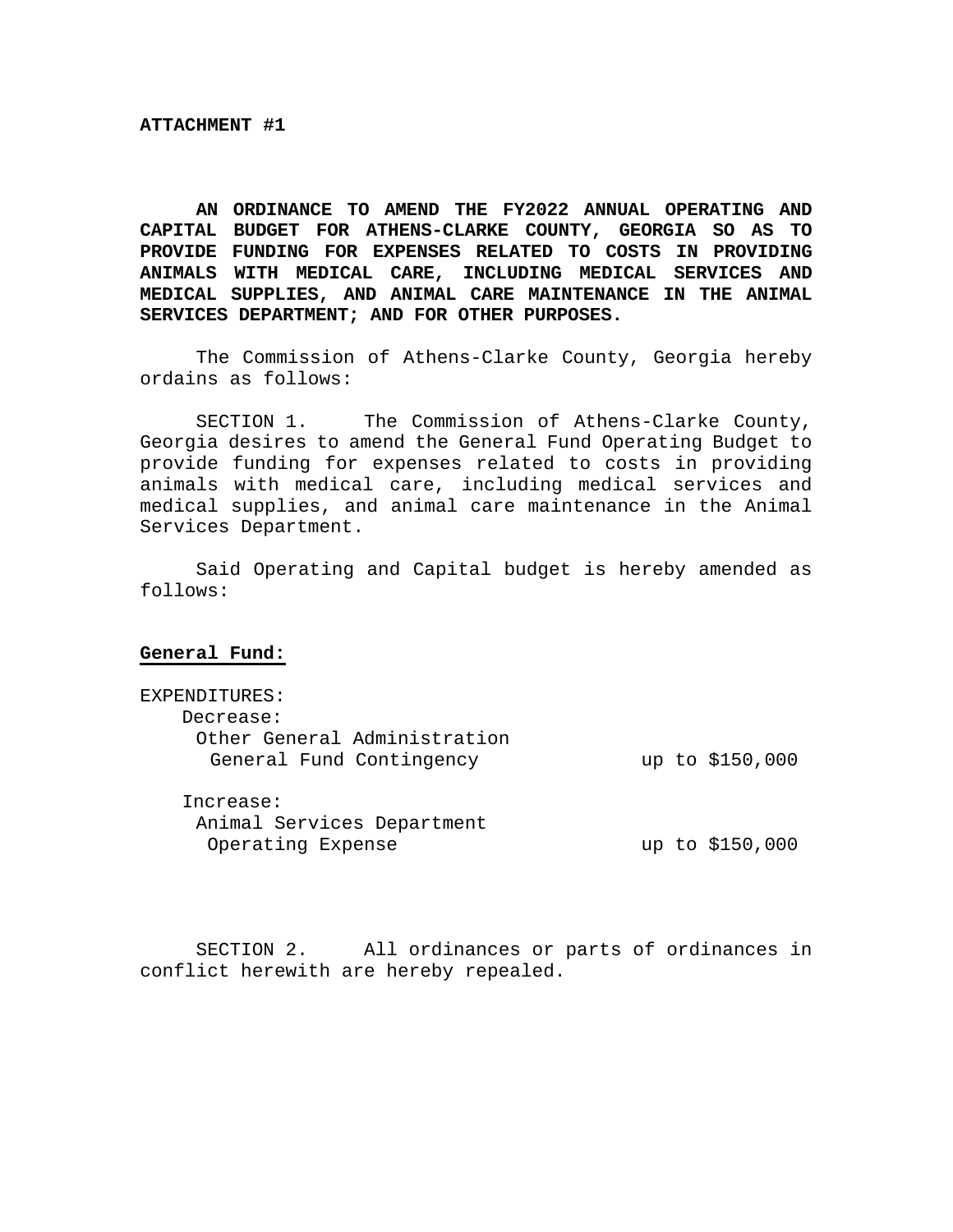# **THE UNIFIED GOVERNMENT OF ATHENS‐CLARKE COUNTY COMMISSION AGENDA ITEM**

**SUBJECT:**  Animal Services Request for Contingency Funding

**DATE:**  May 31, 2022

#### **BUDGET INFORMATION:**

REVENUES:

EXPENSES:

 ANNUAL: CAPITAL: OTHER: Up to \$150,000 (Fiscal Year 2021‐2022)

FUNDING SOURCE: General Fund Contingency

# **COMMISSION ACTION REQUESTED ON:** June 7, 2022 under suspension of rules

## **PURPOSE:**

To request that the Mayor and Commission adopt a budget ordinance **(Attachment #1)**  amending the FY22 Operating Budget to provide General Fund Contingency in the amount up to \$150,000 for expenses related to costs in providing animals with medical care, including medical services (\$90,000) and medical supplies (\$10,000), and animal care maintenance (\$50,000) in the Animal Services Department.

# **HISTORY:**

- 1. On September 1, 2019, volunteers, rescue group partners, and community members attended a Mayor and Commission voting meeting to highlight some of the many issues the Animal Control Division was facing.
- 2. On September 17, 2019, the Manager's Office met with primary stakeholder organizations that support the Animal Control operations, including Athens Area Humane Society and AthensPets, among others. It was reaffirmed that the local government should maintain the lead role in overseeing both enforcement and the shelter operations.
- 3. On November 1, 2019, the Mayor and Commission (M&C) voted to elevate the Animal Control Division of the Central Services Department to departmental status. The Animal Control Division was renamed the Animal Services Department, reporting directly to the Manager's Office.
- 4. On February 12, 2020, staff presented the recently completed Animal Services Strategic Plan at the regularly scheduled Mayor and Commission meeting.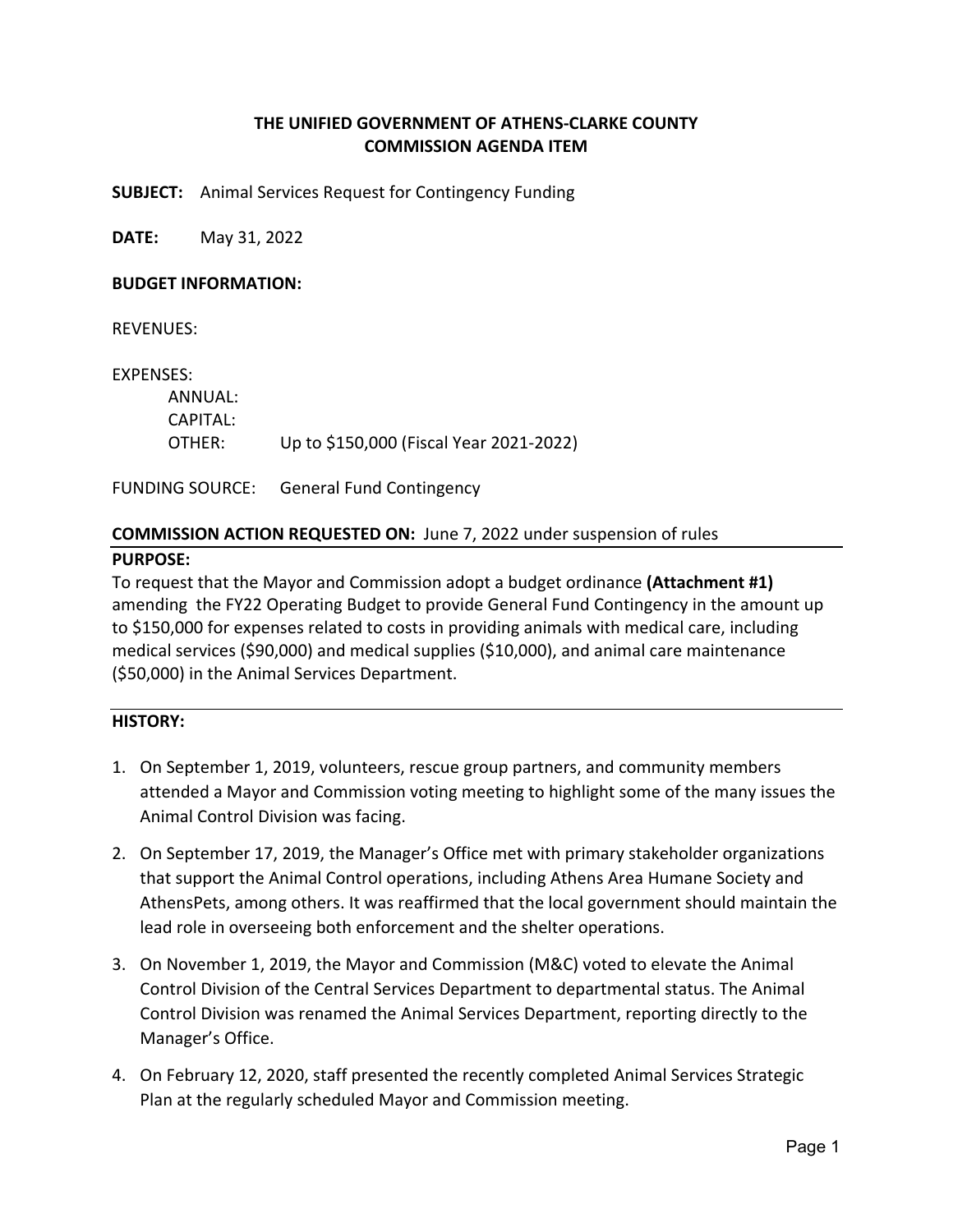- 5. On June 25, 2020, the M&C approved the first full year of department budget for the newly founded Animal Services Department, totaling \$1,148,337. Prior to FY21, Animal Services staff had not paid for medical operations for a full fiscal year. The experience gained during FY21, FY22 and throughout the pandemic will help staff better project medical costs moving forward.
- 6. On June 15, 2021, the M&C approved the FY22 Animal Services budget, which included an increase in contract labor (\$25,000) and medical services (\$17,625).
- 7. On February 21, 2022, personnel funding of \$83,000 was transferred to help cover contract labor costs due the consistent vacancies in Animal Services staff.
- 8. On April 27, 2022, personnel funding of \$53,000 was transferred to help cover contract labor due the consistent vacancies in Animal Services staff.
- 9. On May 20, 2022, Manager Williams approved moving \$15,000 from the contingency fund to assist in temporary overages until a final cost of overages were determined.
- 10. On May 23, 2022, Animal Services transferred an indirect expenses savings of \$5,000 over to medical expenses.
- 11. In May 2022, Commissioners received the Mayor's Recommended FY23 budget for their review which included proposed increases in the Animal Services budget. These areas include an increase in contract labor (\$35,000), in medical services (\$19,400), in animal care maintenance (\$5,000) and in medical supplies (\$5,000).

# **FACTS & ISSUES:**

- 1. Prior to the creation of the Animal Services Department, AthensPets, a local non‐profit group, paid medical bills for the shelter animals and provided funding for animal care maintenance, medical services and supplies. ACCGov has since assumed responsibility for these costs and purchasing of these basic supplies.
- 2. AthensPets reallocated their funding and prioritized their mission to focus on the community's unaltered pets by cutting back on the financial aid they have previously provided Animal Services for basic and extensive animal medical care. While they continue to provide funding for extensive animal medical care, they no longer fund basic diagnostic care or the Animal Services Foster Program.
- 3. In order to provide better standards of care and animal husbandry, along with increasing live outcomes to save more lives, the Animal Services Department has increased the quality and quantity of medical care it provides. Animal Services impounds a high volume of homeless animals. Without a medical history, there is a need for a higher quality and quantity of vaccinations, testing, preventatives, vaccine boosters, food, and equipment.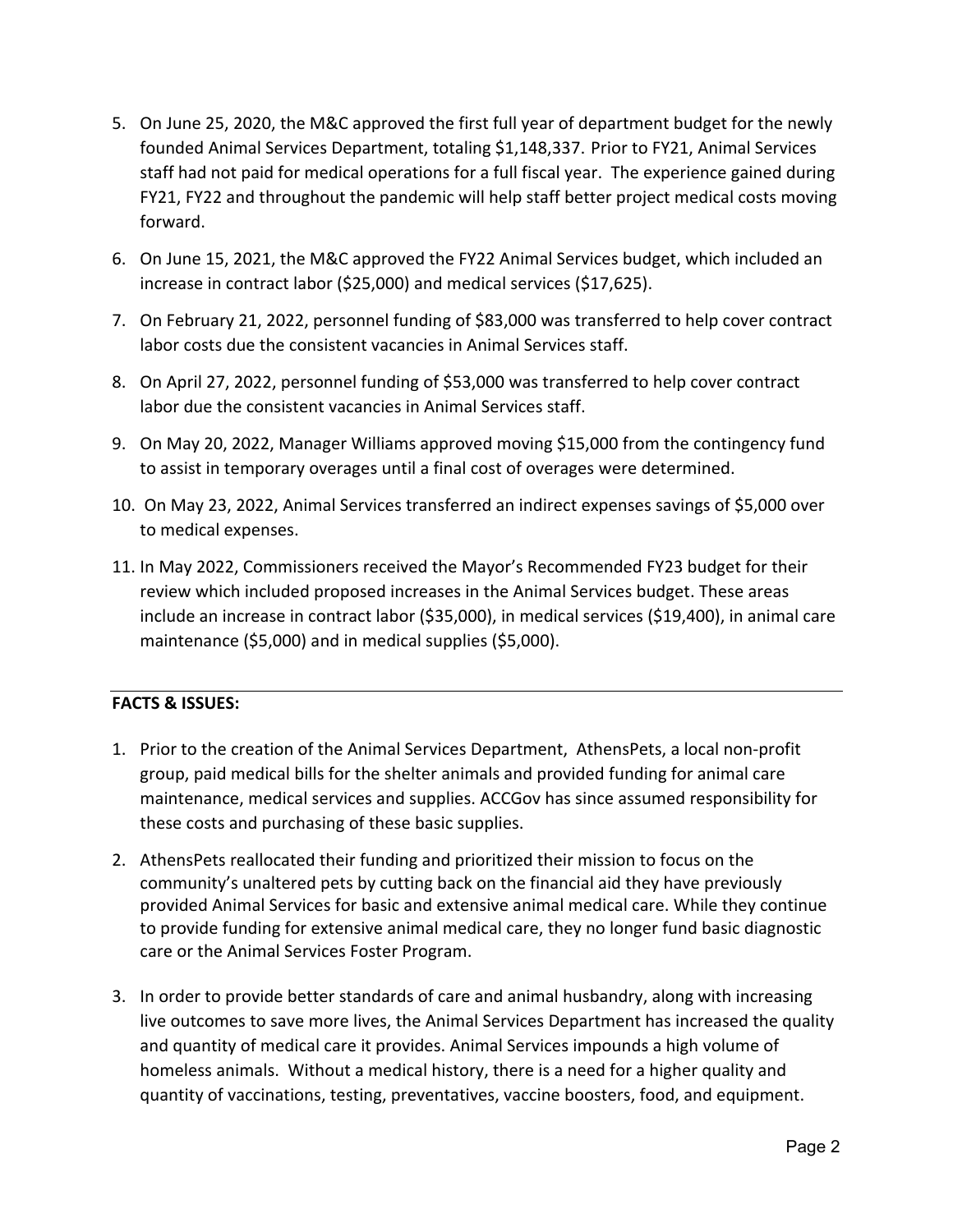Animal Services is now providing all intake vaccinations, microchips, heartworm test for dogs, FIV/Leuk test for cats, flea, tick and heartworm prevention, deworming, and rabies shots, as well as paying for alterations. Animal Services also provide heartworm treatments for dogs that are heartworm positive which can then be adopted where as in the past these dogs would have been euthanized if a rescue was unable to take them.

- 4. Medical costs have increased in both FY21 and FY22 due to the COVID‐19 pandemic and will most likely continue to increase in FY23 because of longer lasting effects. Animal Services staff consistently look for lower prices and buys in bulk to ensure the best pricing.
- 5. Due to the high volume of homeless animals that enter the shelter on a daily basis, there is also a need for a higher quality and quantity of appropriate, animal‐specific cleaning products and supplies. Staff has changed cleaning protocols to include products that are safe for use around animals and intended to properly kill animal‐specific disease.
- 6. Without any medical staff or veterinarian onsite, combined with the high volume of injured and sick animals that enter daily or become sick while in the shelter, there is a higher need to outsource veterinary care.
- 7. During this fiscal year Animal Services has increased spay and neuter operations at the adoption center. So far this fiscal year ACCGov has spayed and neutered 185 more animals than during the previous fiscal year. Surgery costs have risen around 12% across the clinics utilized for these surgeries.
- 8. ACCGov Animal Services began utilizing the Athens Area Humane Society (AAHS) in January of 2022. Before then ACCGov was using only private veterinarians for surgeries and occasionally Planned Pethood in Duluth. The cost through a private veterinarian is more than double the cost of any of the low cost spay and neuter resources. AAHS has planned on ACCGov being able to receive a dedicated second surgical day starting in July 2022. However due to staffing this will not be happening at this time. ACCGov utilizes the low cost facilities first and then the private veterinary hospitals for overflow.
- 9. Dr. Legato is the overseeing veterinarian and DEA License holder for ACCGov Animal Services. There is a monthly fee for his services and for training Animal Services' employees to become euthanasia certified. This ensure that Animal Services is meeting all the legal requirements and that animals are properly cared for.
- 10. Animal Services will be exploring an onsite option in FY24 to complete spays, neuters and other veterinary services at the facility. The cost of medical care continues to rise and having a way to complete these tasks and services at the adoption center would be ideal saving both time and money.
- 11. Animal Services, in prioritizing the health of each animal, has seen the live release rates go up for both dogs and cats. In CY2018, the live release rate was 90.7% for dogs and 75% for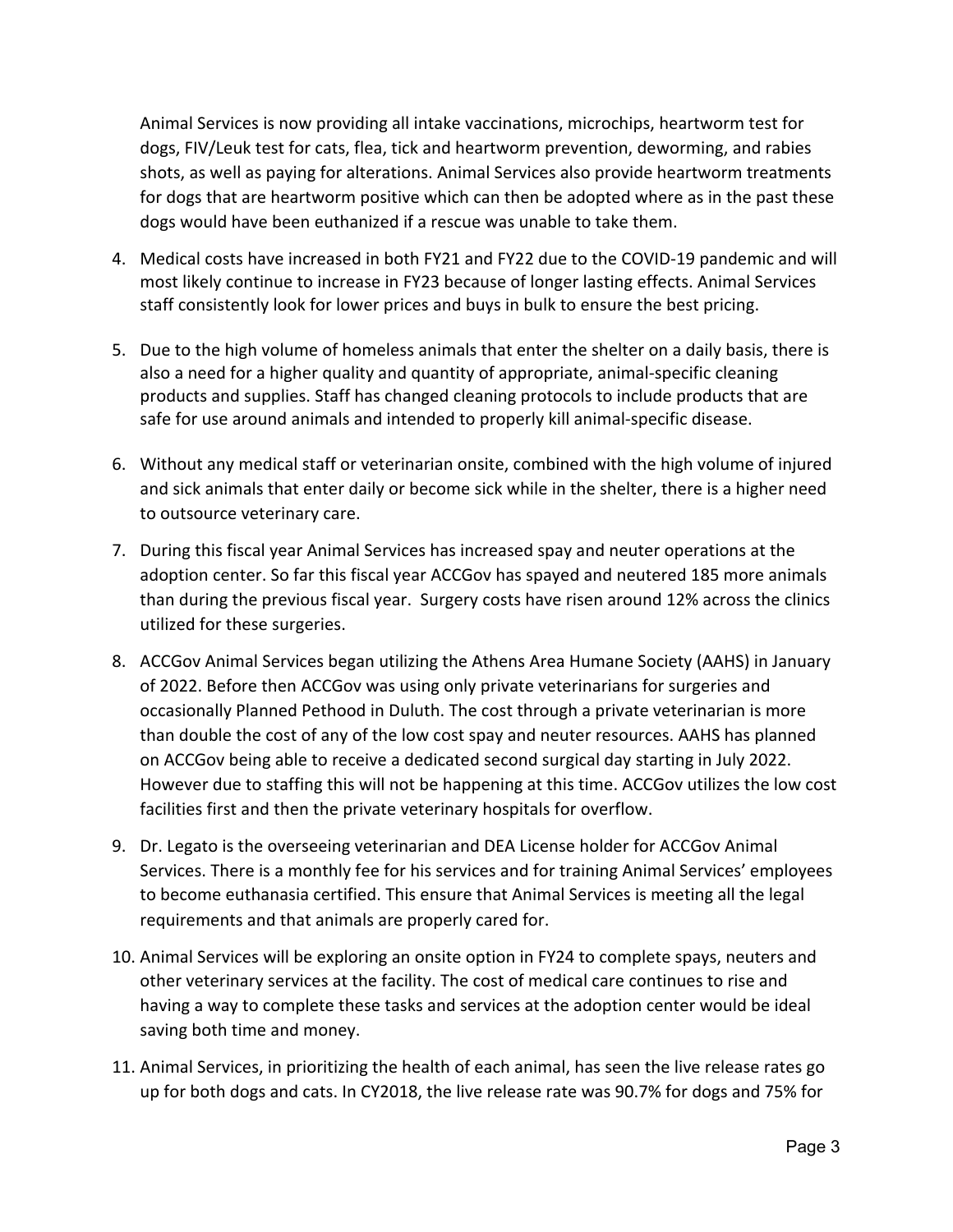cats. In CY2021, the live release rate was 96.04% for dogs and 91.31% for cats. The increase in medical operations are leading to better outcomes for the animals.

- 12. Animal Services has had challenges filling Animal Caretaker vacancies, having reposted the position more than six times. As staff have worked to hire full-time employees, Animal Services has had to hire contracted labor to meet the workload demands. The majority of personnel savings has been transferred into the contract labor account.
- 13. Animal Services is currently over budget in operating accounts approximately \$28,000. It is not anticipated that the full \$150,000 will need to be utilized from General Fund Contingency, and the Finance Department will only allocate what is needed at year end.
- 14. This recommendation supports the following Mayor and Commission Strategic Commitments:
	- o Accountable and Responsive Government
	- o Informed and Engaged Citizens
	- o Healthy, Livable, Sustainable Athens Clarke County

## **OPTIONS:**

- 1. Mayor and Commission adopt a budget ordinance **(Attachment #1)** amending the FY22 Operating Budget to provide General Fund Contingency in the amount up to \$150,000 for expenses related to costs in providing animals with medical care, including medical services (\$90,000) and medical supplies (\$10,000), and animal care maintenance (\$50,000) in the Animal Services Department.
- 2. Mayor and Commission deny approval.
- 3. Mayor and Commission defined option.

# **DEPARTMENT RECOMMENDED ACTION: Option #1**

# **DEPARTMENT:**

Prepared by: Kristall Barber

*Kristall Barber 6/2/22* 

Kristall Barber

# **ADMINISTRATIVE COMMENTS:**

# **ADMINISTRATIVE RECOMMENDATION: Option #1**